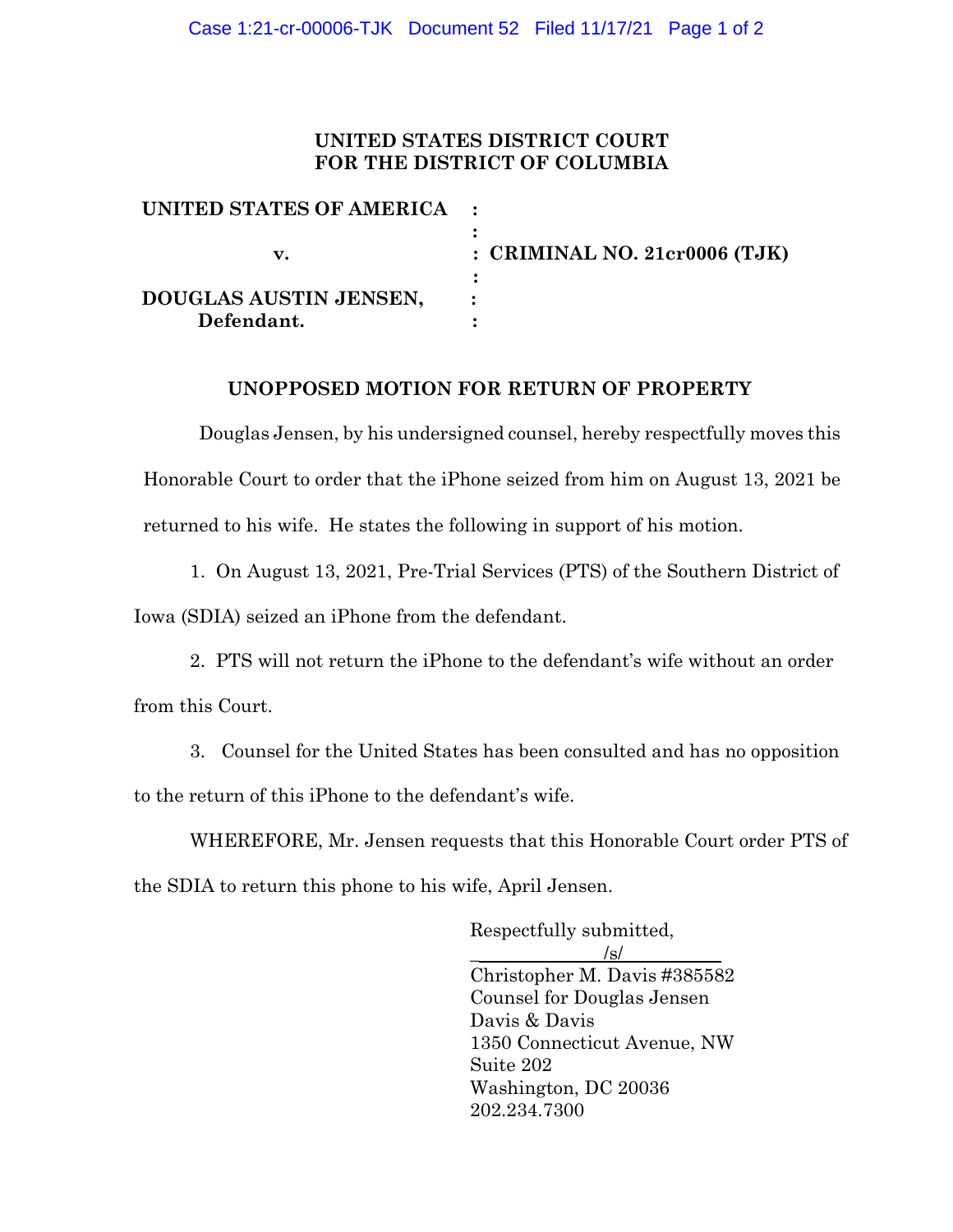## CERTIFICATE OF SERVICE

I hereby certify that a copy of this motion was served upon all counsel of record via the Court's CM/ECF System on this day of 17th November 2021.

> $\sqrt{s}$ / Christopher M. Davis